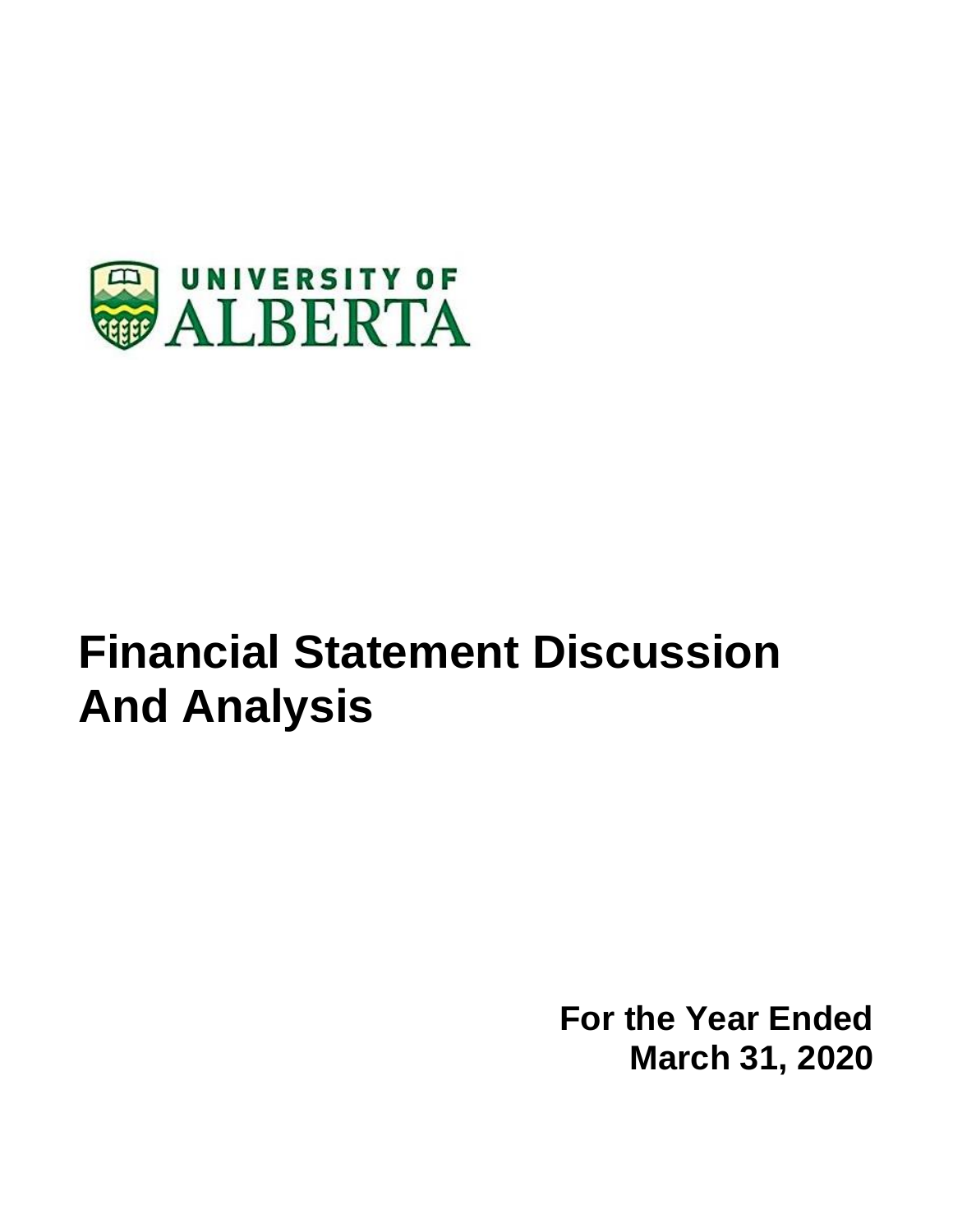The consolidated financial statement discussion and analysis should be read in conjunction with the University of Alberta audited financial statements. The university's financial statements have been prepared in accordance with Canadian Public Sector Accounting Standards. For more in-depth discussion and analysis of the university's goals and objectives please refer to the following documents:

For the Public Good, Comprehensive Institutional Plan, Investment Reports. https://www.ualberta.ca/reporting

The consolidated financial statement discussion and analysis provides an overview of the university's:

- $\geq$  Summary of Financial Results<br>  $\geq$  Revenue and Expense
- Revenue and Expense
- Capital Acquisitions
- $\triangleright$  Net Assets and Net Debt
- > Areas of Significant Financial Risk

# **Summary of Financial Results**

The university ended the year with an annual deficit of \$14.7 million. Of this amount \$25.6 million are donations directed to endowments and endowment capitalized investment income and therefore are not available for spending. The annual operating deficit was \$40.2 million; 2.2% of total revenue (budget annual operating surplus: \$37.7; 1.9% of total revenue). This decrease from the prior year annual operating surplus of \$123.3 was primarily due to a decrease in the Campus Alberta operating grant, lower investment income from realized capital losses and higher pension expense caused by higher plan expenses (current services costs and interest expense).

Net assets of \$1,982.8 million decreased from the prior year (2019: \$2,179.5). The decrease is mainly due to a decrease in the fair value of endowments.

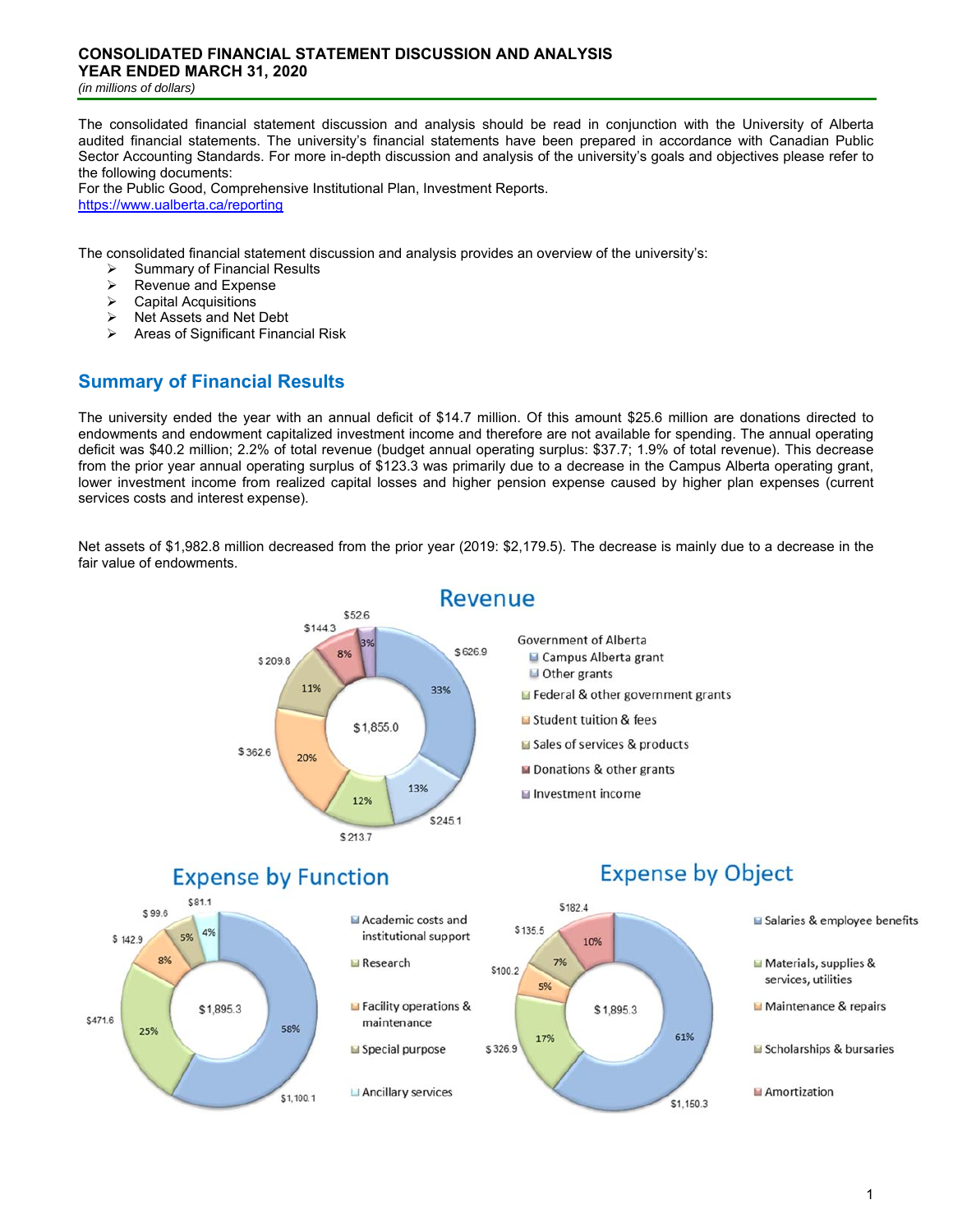## **Revenue**

Total revenue for the year was \$1,855.0 million, a decrease of \$110.5 million over the prior year and \$122.1 million (6.2%) less than budget.



#### Government of Alberta grants

Government of Alberta grants (GoA) represent the single largest source of funding for university activities at 46% of total revenue. GoA grant revenue of \$872.0 million was \$74.6 million lower than prior year and \$111.1 million lower than budget. The decrease over prior year is primarily due to a 6.9 percent reduction in the Campus Alberta operating grant (\$44.4 million) and a one year cancellation of the Infrastructure Maintenance Program grant (\$34.9 million). These two items are also the primary reasons for the decrease compared to the budget for GoA revenue.

#### Federal and other government grants

Federal and other government grants primarily support the university's research activities. Federal and other government grants revenue of \$213.7 million was \$3.8 million higher than prior year and \$17.4 million higher than budget. The increase over prior year and the budget is due to increased research funding from the Government of Canada, including funding for research on COVID-19 of \$5.3 million.

#### Student tuition and fees

Student tuition and fees includes instructional fees, market modifiers, program differential fees, international student fees, and mandatory non-instructional fees. Student tuition and other fees revenue of \$362.6 million was \$9.3 million higher than prior year and \$3.5 million higher than budget. The increase over prior year and the budget is mainly due to higher international student enrolment. In the October 2019 provincial budget the GoA announced that the freeze of domestic tuition fees has been lifted and institutions can raise domestic tuition beginning in fiscal year 2021 by up to 7% per year for the next three years.

#### Sales of services and products

Sales of services and products revenues are generated by ancillary services and faculties and administrative units to both individuals and external organizations to support university activities. Sales of services and products revenue of \$209.8 million was \$4.6 million lower than prior year and \$6.1 million lower than budget. There was no one individually significant item that has caused the reduction.

#### Donations and other grants

Donations and other grants support many university activities. Donations and other grants revenue of \$144.3 million was \$2.3 million less than prior year but was \$6.3 million more than budget. There was no one individually significant item that accounted for these variances.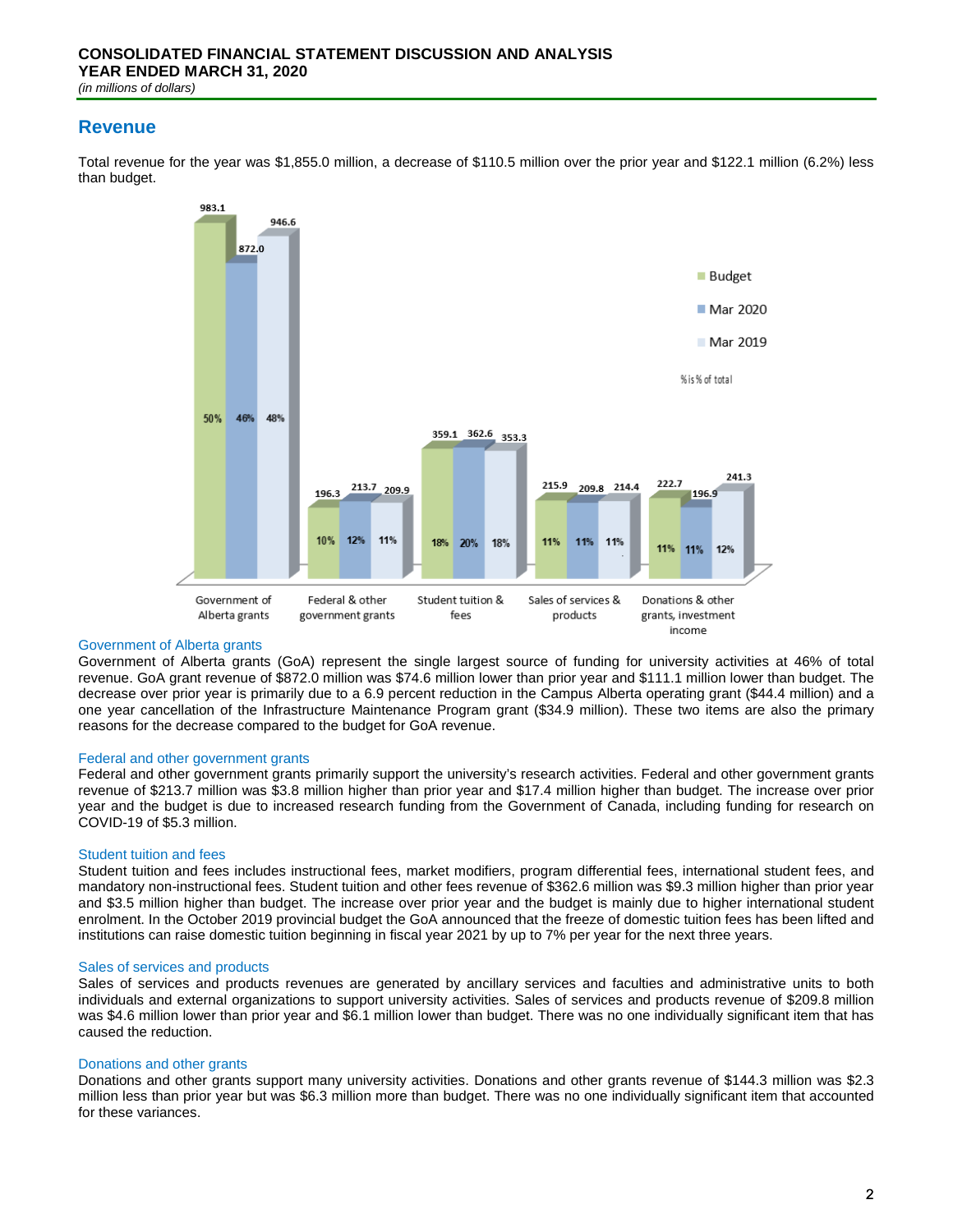# **CONSOLIDATED FINANCIAL STATEMENT DISCUSSION AND ANALYSIS YEAR ENDED MARCH 31, 2020**

*(in millions of dollars)*

#### Investment income

Investment income supports many university activities. Investment income revenue of \$52.6 million was \$41.9 million lower than prior year and \$32.1 million lower than budget. The decrease over prior year and the unfavorable to budget was due to the realization of a capital loss on the disposal of two oil and gas indexed funds. Investments fall into two categories, the University Endowment Pool (UEP) and the Non-Endowed Investment Pool (NEIP). The UEP had a loss of 10.2% (2019: 5.9% return) and represents the majority of the university's long-term investment strategy. The NEIP investments which are allocated to short-term, mid-term and long-term investment strategies had a loss of 1.3% (2019: 3.5% return).

# **Expense**

Total expense for the year was \$1,895.3 million, an increase of \$53.1 million over the prior year and \$44.1 million (2.3%) less than budget. Salaries and employee benefits are the single largest expense representing 61% of total expense.

### **Expense by Object**



#### Salaries and employee benefits

Salaries and employee benefits of \$1,150.3 million was \$22.8 million more than prior year and \$25.1 million less than budget. The increase over prior year is mainly due to higher pension expense caused by higher plan expenses (current services costs and interest expense). The decrease compared to budget is mainly due to lower salary costs across a number of areas.

#### Materials, supplies and services and utilities

Materials, supplies and services, and utilities of \$326.9 million was \$3.3 million more than prior year and \$21.8 million less than budget. Materials, supplies and services, and utilities was comparable to prior year and less than budget due to units restricting their spending due to GoA funding cuts.

#### Maintenance and repairs

Maintenance and repairs of \$100.2 million was \$6.6 million more than prior year and \$6.9 million less than budget. The increase over prior year was due to the recognition of an environmental liability for the remediation of the university's snow bank facilities. Maintenance and repairs was less than budget due to units restricting their spending due to GoA funding cuts.

#### Scholarships and bursaries

Scholarships and bursaries of \$135.5 million was \$10.0 million more than prior year and \$5.4 million more than budget. The increase over prior year and increase over budget was due to funding from endowments and GoA grants for both undergraduate and graduate awards. This expense aligns with the University's goal to attract and support undergraduate and graduate students.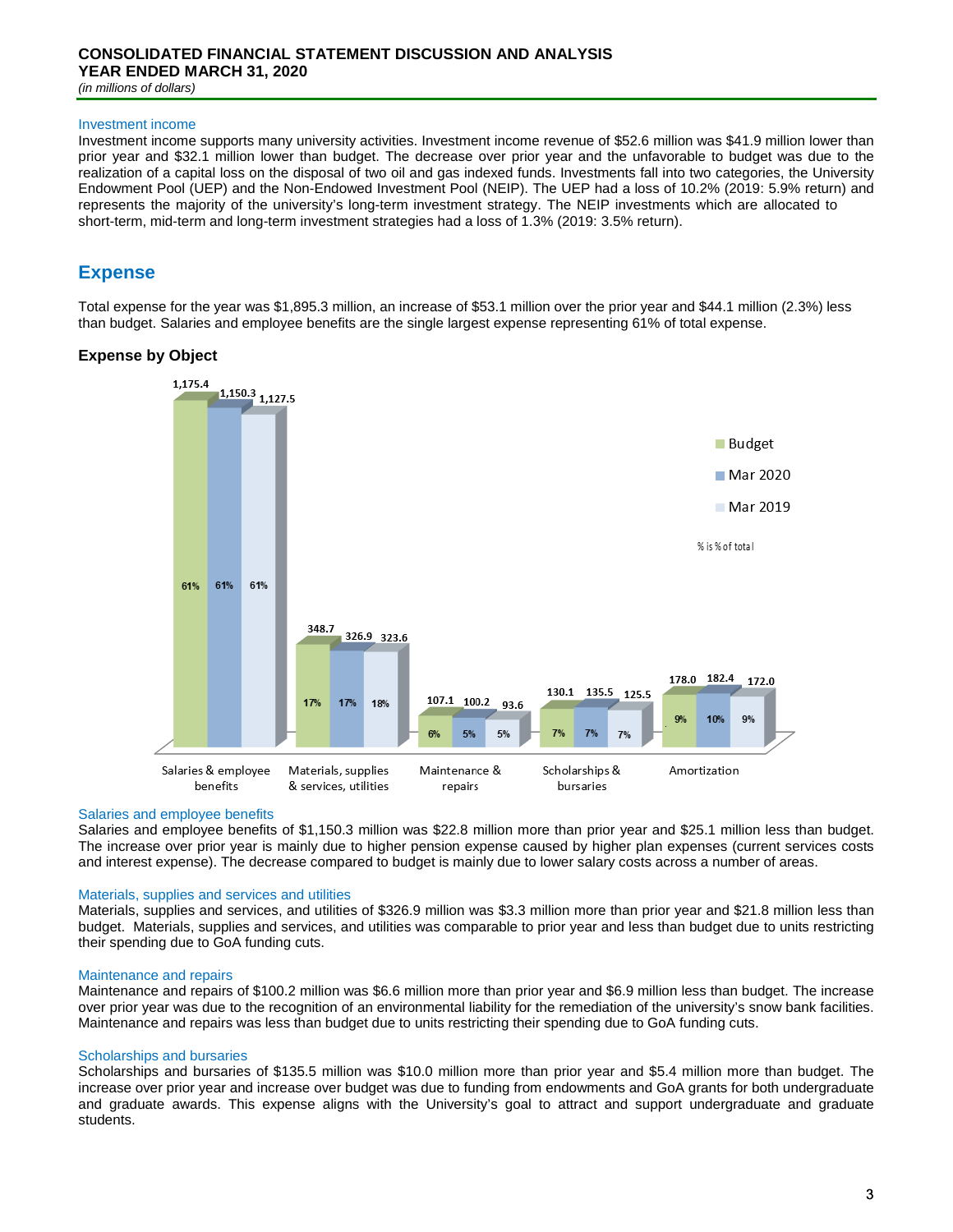# **CONSOLIDATED FINANCIAL STATEMENT DISCUSSION AND ANALYSIS YEAR ENDED MARCH 31, 2020**

*(in millions of dollars)*

#### Amortization

Amortization of \$182.4 million was \$10.4 million more than prior year and \$4.4 million more than budget. The increase over prior year and the increase over budget was due to an adjustment of the useful life of a number of buildings.

### **Expense by Function**



#### Academic costs and institutional support

Academic costs and institutional support expenses effectively represents the operating activities of the university. A significant component of this category is salary and employee benefit costs. Expenses for this category of \$1,100.1 million was \$60.2 million more than prior year and \$19.2 million more than budget. The increase over prior year was mainly due to higher pension expense and higher internally funded scholarships. The increase over budget was mainly due to higher pension expense caused by higher plan expenses (current services costs and interest expense).

#### Research

Research expenses are funded by restricted grants and donations along with internal funds designated for research related activities. Research expenses of \$471.6 was \$9.1 million more than prior year and was \$34.5 million less than budget. The increase over prior year has no one individually significant item. The decrease over budget was mainly due to lower expenditures for salaries on research activities.

#### Facility operations and maintenance

Facility operations and maintenance represents the cost of maintaining university facilities and grounds. Facility operations and maintenance expense of \$142.9 million was \$7.7 million more than prior year and \$14.9 million less than budget. The increase over prior year is due to the recognition of an environmental liability for the remediation of the university's snow bank facilities. The decrease over budget was mainly due to lower maintenance and repairs caused by the one year cancellation of the GoA Infrastructure Maintenance Program grant.

#### Special purpose

Special purpose expenses are for student awards and bursaries and other programs involving teaching and learning, and community service specifically funded by restricted grants and donations. Special purpose expense of \$99.6 million was \$2.6 less than prior year and \$4.5 million less than budget. No one individually significant item is accountable for these variances.

#### Ancillary services

Ancillary services include the university bookstore, parking services, utilities and student residences. Ancillary services expense of \$81.1 million was \$21.3 million less than prior year and was \$9.3 million less than budget. The decrease over prior year is mainly due to lower maintenance costs for residences and lower input costs for the utilities ancillary. The decrease over budget is attributable to the same reasons.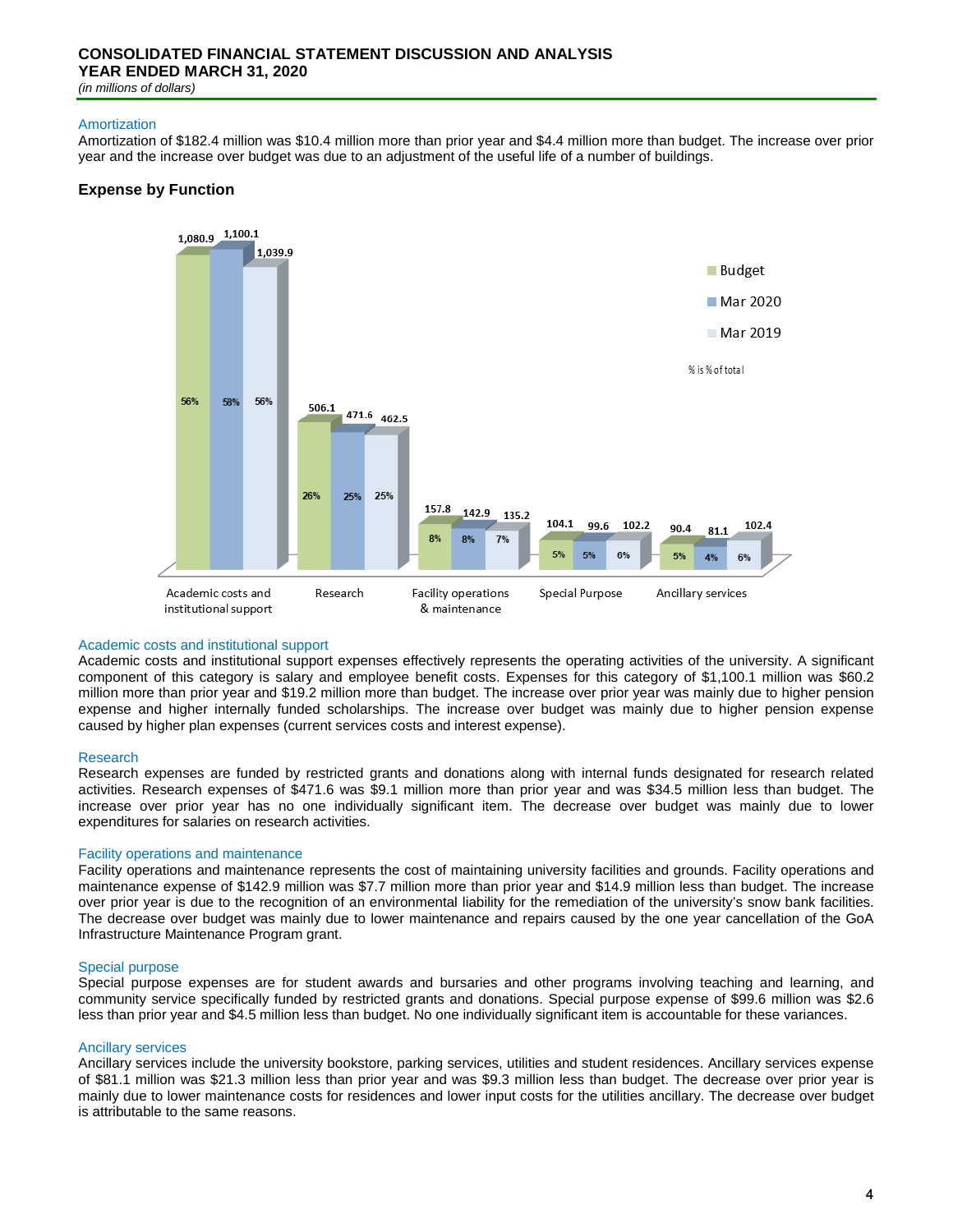# **Capital Acquisitions**

The university expended \$157.6 million (2019: \$124.6) on construction and other tangible capital asset acquisitions.

The most significant construction and capital asset acquisitions in 2020 are:

- Lister Centre renewal a multi-year project to upgrade three residence towers in the Lister Centre complex.
- Dentistry and Pharmacy Renewal and Repurpose a multi-year project to renovate the Dentistry Pharmacy building.
- Natural Resources Engineering Facility (NREF) Renewal and Renovation project a multi-year project to repurpose a number of floors of the facility to high tech research laboratory space.

# **Net Assets and Net Debt**

#### **Net assets**

The net asset balance is an important indicator of financial health for the university. The net assets measure provides the economic position of the university from all years of operations. The university's net assets include endowments of \$1,284.5 million. Endowments represent contributions from donors that are required to be maintained in perpetuity, as well as capitalized investment income that is also required to be maintained in perpetuity to protect the economic value of the endowment. Endowments are not available for spending. Of the remaining \$698.3 million in net assets, \$569.1 million represents funds invested in tangible capital assets.



|                                                 |              |        | Internally               |                | Investment<br>in tangible |                    |         |
|-------------------------------------------------|--------------|--------|--------------------------|----------------|---------------------------|--------------------|---------|
|                                                 | Unrestricted |        | restricted               | capital assets |                           | Endowments         | Total   |
| Net assets, beginning of year                   | \$           | 138.3  | \$<br>55.1               | \$             | 553.8                     | \$<br>1,432.3<br>S | 2,179.5 |
| Annual operating deficit                        |              | (40.2) | $\overline{\phantom{0}}$ |                |                           |                    | (40.2)  |
| Endowments contributions and capitalized income |              | ۰      |                          |                |                           | 25.5               | 25.5    |
| Transfer to endowment                           |              | (2.3)  |                          |                |                           | 2.3                |         |
| Tangible capital assets                         |              | (15.3) |                          |                | 15.3                      |                    |         |
| Transfer from endowments                        |              | 30.5   |                          |                |                           | (30.5)             |         |
| Transfer from internally restricted             |              | 15.0   | (15.0)                   |                |                           |                    |         |
| Change in accumulated remeasurement gains       |              | (36.9) |                          |                |                           | (145.1)            | (182.0) |
| (Decrease) increase                             |              | (49.2) | (15.0)                   |                | 15.3                      | (147.8)            | (196.7) |
| Net assets, end of year                         |              | 89.1   | 40.1                     |                | 569.1                     | 1,284.5            | 1,982.8 |

The decrease in accumulated surplus from operations is mainly due to the annual operating deficit (\$40.2) and to a decrease in the fair value of portfolio investments causing a decrease in the unrealized remeasurement gains (\$36.9). The university also transferred \$2.3 million from accumulated surplus to endowments for capitalization of unrestricted income and transferred \$30.5 million from endowments to accumulated surplus for unfunded endowment expenditures.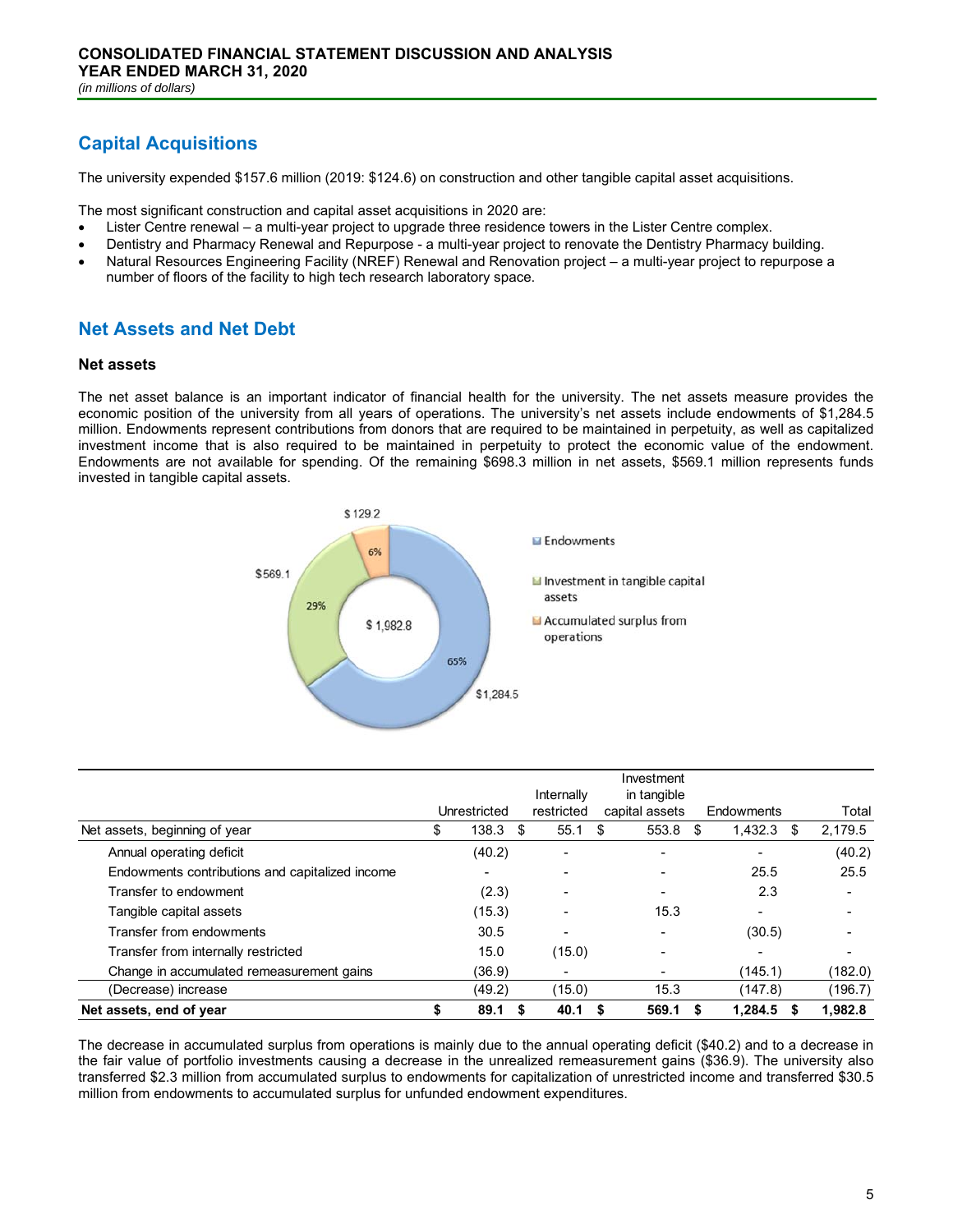#### **CONSOLIDATED FINANCIAL STATEMENT DISCUSSION AND ANALYSIS YEAR ENDED MARCH 31, 2020** *(in millions of dollars)*

The university has an internally restricted investment income reserve (\$40.1). The purpose of the reserve is to create a buffer for risk management purposes; that is, to ensure that future financial obligations can be fulfilled in the event of significant investment losses. The reserve target is 17% of the underlying obligations (investment cost), currently \$87 million, which allows for fluctuations in capital and equity markets to the degree experienced during the financial crisis in 2008-09. Once the reserve target is met, allocations will be made to a Strategic Initiatives Fund that will be used to support long-term institutional goals. This year the university withdrew \$15.0 million from the reserve to replace funding for committed capital initiatives that were impacted by the one year cancellation of the Infrastructure Maintenance Program grant.

The increase in investment in tangible capital assets of \$15.3 million consists of additions (\$87.3) and debt repayments (\$14.5), less new financing (\$20.0) and amortization (\$66.5). These additions include construction projects, equipment, furnishings, computer hardware/software and library resources.

The university's endowment spending policy provides for an annual spending allocation (2020: \$53.0; 2019: \$49.0) to support a variety of key initiatives in the areas of academic programs, chairs and professorships, scholarships, bursaries and research. The decrease in endowments of \$147.8 million is due to a decrease in fair value (\$145.1) and a transfer of endowment principal to unrestricted net assets to cover unfunded endowment expenditures (\$30.5), partially offset by new contributions (\$25.5) and a transfer of miscellaneous sales revenue from unrestricted net assets (\$2.3). During the year the university's investment income earned from endowment investments was not sufficient to fund the annual spending allocation of \$53.0 million along with the investment management and administration fees of \$18.8 million. Total investment income was \$13.8 million leaving an unfunded allocation of \$58.0 million. Of this amount, \$30.5 million was spent by the endowment holders and was funded by a transfer from endowments net assets to unrestricted net assets. The remaining \$27.5 million represents unspent allocation per the University Endowment Pool (UEP) Spending policy and is being managed by the university as is a future commitment.

#### **Net debt**

The university's liquidity needs are met primarily through operating cash flows, working capital balances and capital expansion funding received through grants or long-term debt. Net financial assets (net debt) is a measure of an organization's ability to use its financial assets to cover liabilities and fund future operations.

The net debt (excluding portfolio investments restricted for endowments) indicates that the university has a \$168.6 million deficiency (2019: \$97.8). The deficiency can be attributed to the acquisition of prepaid expenses \$9.3 (2019 - \$8.1), tangible capital assets acquired by debt financing \$288.5 (2019 - \$283.1), partially offset by the accumulated operating surplus \$129.2 (2019 - \$193.4). Net debt has increased mainly due to the acquisition of tangible capital assets.

# **Areas of Significant Financial Risk**

#### Fiscal Uncertainty

The Campus Alberta grant is the primary source of funding for the university's day-to-day operating activities. Government support is under pressure given the impacts of COVID-19, the drop in oil prices and the province's fiscal outlook. Grants, tuition and other revenue generation initiatives are largely under government control, which puts significant pressure on university finances. The impact to university revenue of a 1% change to the Campus Alberta base operating grant is \$6.2 million and a 1% change to domestic tuition is \$2.0 million.

The COVID-19 pandemic has had a large impact in how the university conducts its operations. The major operational change was the change to on-line delivery of instructional courses to students. It is anticipated that there will be negative impacts to major revenue streams, especially with regards to enrollment (international students) and fundraising. Staffing levels will be impacted as the university and the Non-Academic Staff Association (NASA) agreed to a Letter of Understanding regarding temporary layoffs on April 15, 2020. The full financial impact to the university has yet to be established and won't be known for a period of time. The liquidity position of the university is strong so there are no immediate cash flow concerns.

#### Unfunded Pension Liability

The university participates with other Alberta post-secondary institutions in the Universities Academic Pension Plan (UAPP) to provide pensions for the university's participating employees. The unfunded deficiency in the UAPP is currently being funded by a combination of employee and employer contributions and the Government of Alberta. The deficiency is required to be eliminated by 2043. At March 31, 2020, based on actuarial assumptions, the university has recorded a UAPP employee future benefit liability of approximately \$116 million.

The impact to the university's share of the unfunded liability of a 1% increase in the inflation rate assumption would be an increase of approximately \$83 million, a 1% increase in the salary escalation assumption would be an increase of approximately \$17 million, while a decrease of 0.25% in the discount rate assumption would lead to an increase of approximately \$47 million.